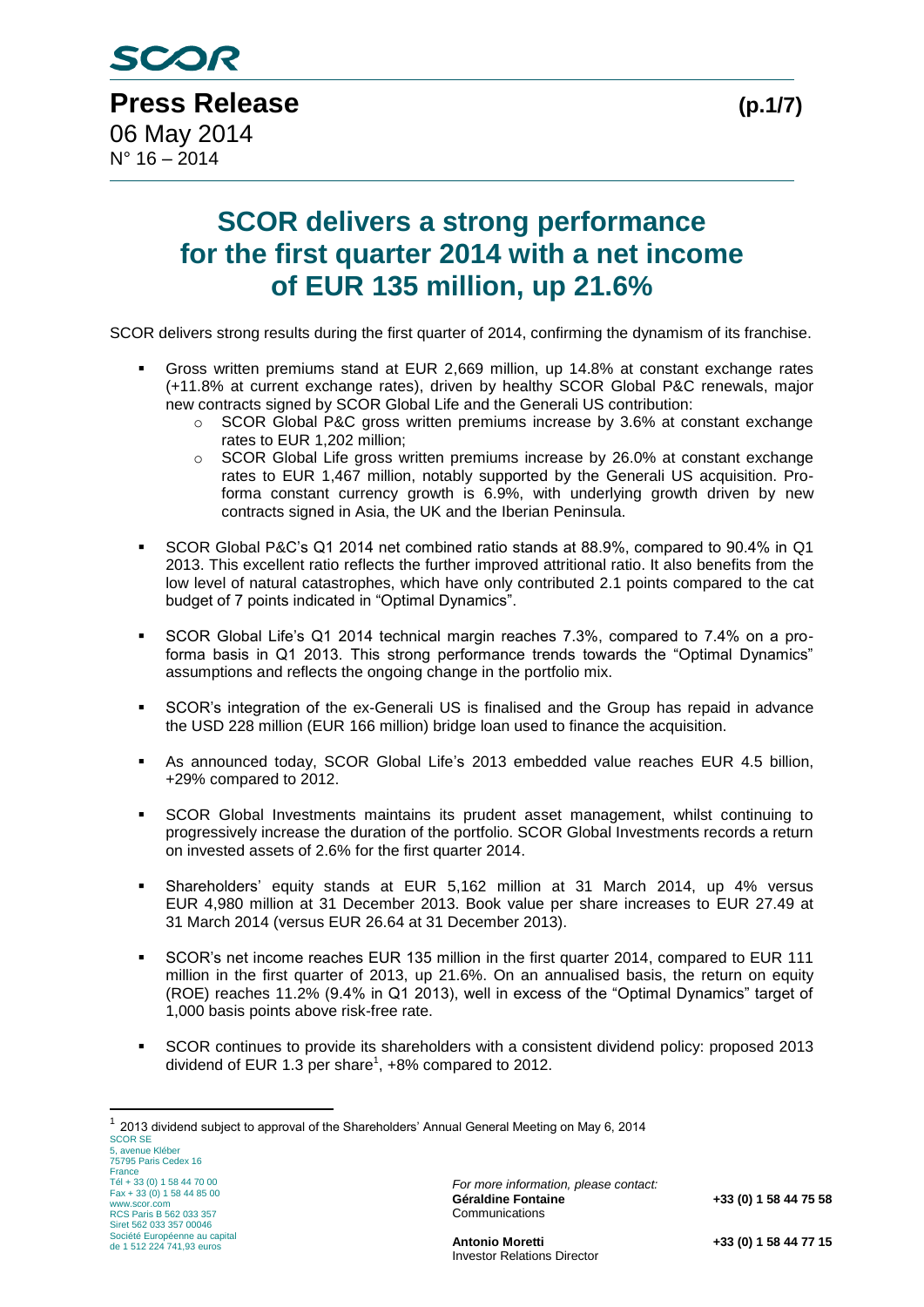

 $N^{\circ}$  16 – 2014

- SCOR estimates its solvency ratio to be in the upper end of the optimal range of 185-220% defined in "Optimal Dynamics".
- SCOR's financial leverage stands at 20.8% at 31 March 2014, below the 25% ceiling defined in "Optimal Dynamics" .

## **SCOR Group Q1 2014 key financial details:**

|                                                            | YTD                    |                                       |                  |
|------------------------------------------------------------|------------------------|---------------------------------------|------------------|
| In EUR millions (rounded,<br>at current exchange<br>rates) | Q1 2014<br>(unaudited) | Q1 2013<br>(unaudited /<br>published) | <b>Variation</b> |
| Gross written premiums                                     | 2,669                  | 2,388                                 | 11.8%            |
| Group cost ratio                                           | 4.98%                  | 5.33%                                 | $(0.35)$ pts     |
| Net return on invested<br>assets                           | 2.6%                   | $2.4\%$                               | $0.2$ pts        |
| Annualized ROE                                             | 11.2%                  | $9.4\%$                               | $1.8$ pts        |
| Net income                                                 | 135                    | 111                                   | 21.6%            |
| Shareholders' equity                                       | 5.162                  | 5.002                                 | $3.2\%$          |
| P&C Combined ratio                                         | 88.9%                  | $90.4\%$                              | $(1.5)$ pts      |
| Life technical margin                                      | 7.3%                   | 7.5%                                  | $(0.2)$ pts      |

With successful new initiatives over the first quarter. SCOR continues to strengthen its footprint and position among global leaders of the reinsurance industry, and pursues the implementation of "Optimal Dynamics":

- Launch of a new fully collateralized sidecar, Atlas X Reinsurance Limited, a special purpose reinsurance vehicle in line with SCOR's policy of pooling in its capital shield all the available capital protection tools;
- Launch of a Lloyd's Managing Agency, providing structure and key management services to manage the affairs of SCOR's syndicate, Channel 2015;
- Completion of key transactions in the longevity and financial solutions markets.

The consistency and effectiveness of SCOR's strategy and management have been widely recognized by industry professionals, who have elected SCOR's Chairman & CEO, Denis Kessler, to join the International Insurance Society's Insurance Hall of Fame.

**Denis Kessler, Chairman & Chief Executive Officer of SCOR, comments:** "*The results recorded by SCOR over the first quarter in terms of growth, profitability and solvency once again demonstrate the pertinence and strength of its strategic decisions. In the first quarter, the Group records significant progress in a number of areas, including solid growth in SCOR Global Life, strong January and April P&C renewals and the reinforcement of our platforms in the US and the London market. SCOR is firmly on track to achieve the profitability and solvency targets defined in "Optimal Dynamics"."*

**\***

**\* \***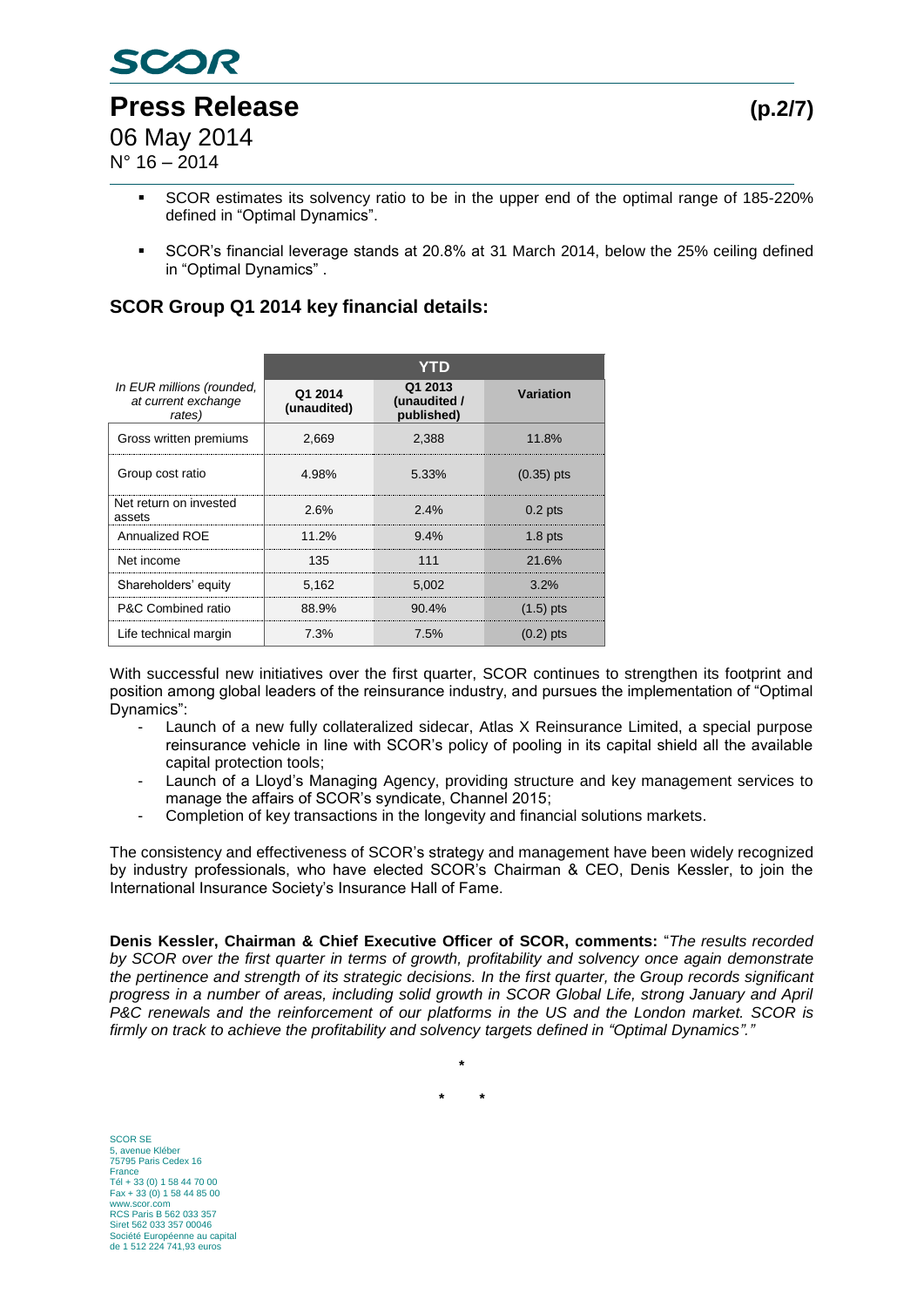#### **In the first quarter 2014, SCOR Global P&C delivers excellent technical profitability, with a Net Combined Ratio of 88.9%**

*SCOR Global P&C key figures:*

|                                                             | YTD                    |                                       |           |
|-------------------------------------------------------------|------------------------|---------------------------------------|-----------|
| In EUR millions (rounded, at $ $<br>current exchange rates) | Q1 2014<br>(unaudited) | Q1 2013<br>(unaudited /<br>published) | Variation |
| Gross written premiums                                      | 1.202                  | 1,197                                 | 0.4%      |
| Combined ratio                                              | 88.9%                  | $90.4\%$                              | (1.5) pts |

SCOR Global P&C records gross written premium growth of +3.6% at constant exchange rates to EUR 1,202 million. This growth is negatively impacted by foreign exchange rates and seasonality. Seasonality effects should lessen as the year goes on, and the assumption stated at the January 2014 renewals of approximately EUR 5.0 billion in gross written premiums for 2014 is reaffirmed.

SCOR Global P&C's excellent net combined ratio of 88.9% is the result of:

- A net attritional loss ratio of 57.1%, with a year-on-year improvement of 3.1 pts (60.2% in Q1 2013), in line with the strategic plan assumption;
- An exceptionally low nat cat loss ratio corresponding to 2.1 points of the net combined ratio;
- A 0.8 point increase in commissions to 23.1%, due to the growth of the Lloyd's business.

The recent publication of its solid April renewals, combined with strong January renewals and its expanding footprint on the London market following the launch of a Lloyd's Managing Agency, strengthens its global market position.

In the 1 April renewals<sup>2</sup>, which represent around 10% of the total annual volume of treaty and speciality premiums and are centred on Asian and US markets, SCOR Global P&C recorded strong premium growth of 8.5% at constant exchange rates to EUR 345 million and maintained expected profitability well within targets.

#### **SCOR Global Life delivers healthy growth and a strong technical performance in the first quarter 2014**

*SCOR Global Life key figures:* 

|                                                        | YTD                    |                                       |             |
|--------------------------------------------------------|------------------------|---------------------------------------|-------------|
| In EUR millions (rounded,<br>at current exhange rates) | Q1 2014<br>(unaudited) | Q1 2013<br>(unaudited /<br>published) | Variation   |
| Gross written premiums                                 | 1,467                  | 1,191                                 | $23.2\%$    |
| Life technical margin                                  | 7.3%                   | 7.5%                                  | $(0.2)$ pts |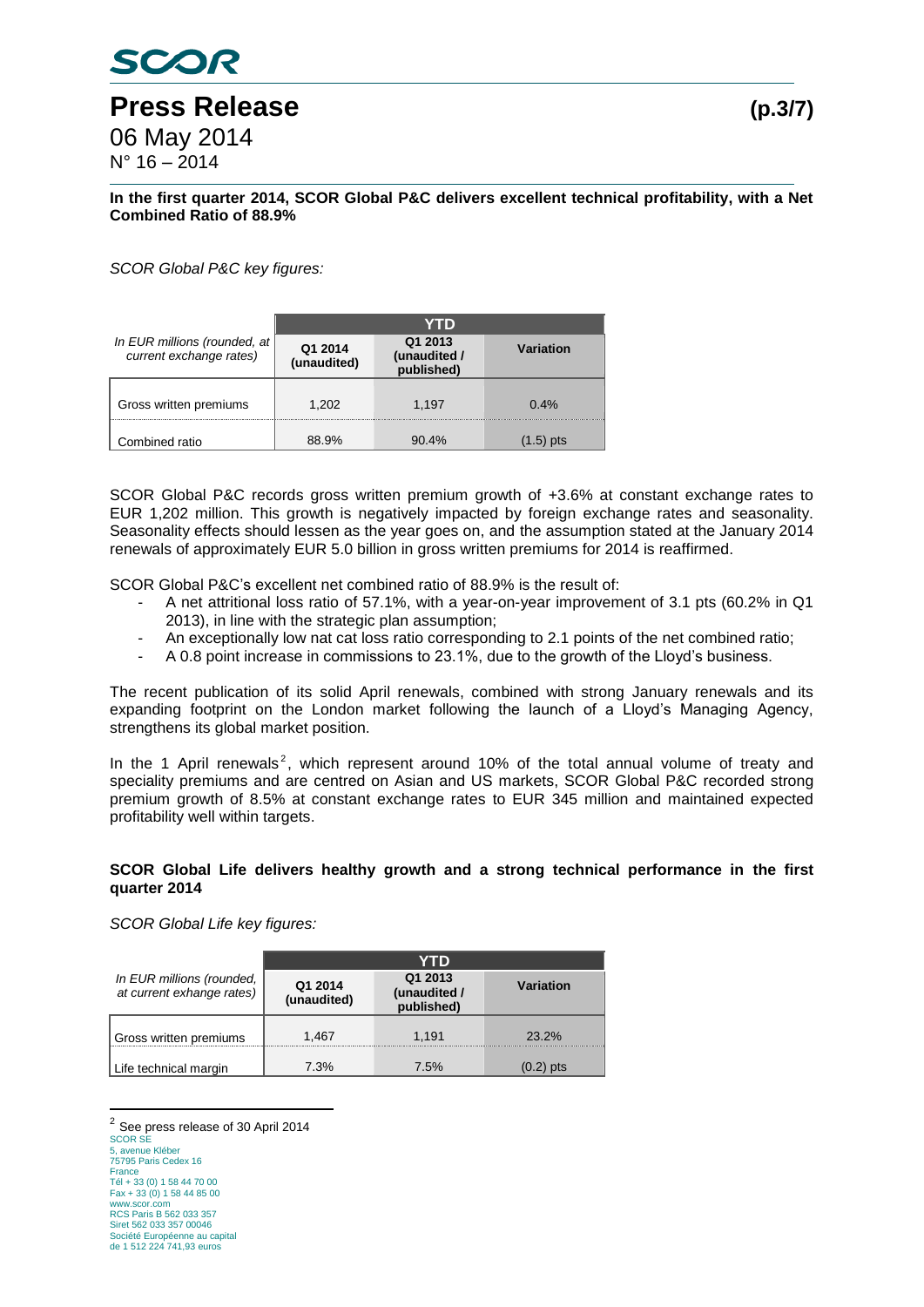

SCOR Global Life gross written premiums of EUR 1,467 million in the first quarter of 2014 represent very strong growth of 23.2% compared to Q1 2013. The Generali US acquisition, completed in October 2013, contributes EUR 204 million in gross written premiums in the first quarter of 2014. On a proforma basis (excluding Generali US), SCOR Global Life grows by 4.5% at current exchange rates and 6.9% at constant exchange rates.

The growth of the business follows the "Optimal Dynamics" plan focusing on longevity, financial solutions and growth in emerging markets. The key commercial highlights of the quarter are:

- The landmark longevity contract signed with Aviva in March<sup>3</sup>;
- VIF Monetization transaction concluded with Mediterráneo Vida<sup>4</sup>;
- The satisfactory renewals of short-term business in Southern Europe and the Middle East;
- Double-digit growth in Asia, driven by the financial solutions business.

SCOR Global Life records a strong technical margin of 7.3%, confirming the on-going evolution in the underlying mix.

SCOR Global Life, including the acquisition of Generali US, records a significant 29% increase in its Market Consistent Embedded Value (MCEV)<sup>5</sup> at the end of 2013 to EUR 4.5 billion (i.e. EUR 24.1 per share), validating the long-term strength of the biometric portfolio.

### **SCOR Global Investments records a return on invested assets of 2.6%**

*SCOR Global Investments key figures:*

|                                                         | YTD                    |                                       |           |  |
|---------------------------------------------------------|------------------------|---------------------------------------|-----------|--|
| In EUR millions (rounded, at current<br>exchange rates) | Q1 2014<br>(unaudited) | Q1 2013<br>(unaudited /<br>published) | Variation |  |
| <b>Total investments</b>                                | 22,731                 | 22.138                                | 2.7%      |  |
| • of which total invested assets <sup>6</sup>           | 14,539                 | 13.997                                | 3.9%      |  |
| • of which total funds withheld by<br>cedants           | 8,192                  | 8.141                                 | 0.6%      |  |
| Return on investments <sup>7</sup>                      | 2.4%                   | $2.1\%$                               | $0.3$ pts |  |
| Return on invested assets <sup>8</sup>                  | 2.6%                   | $2.4\%$                               | $0.2$ pts |  |

In a slightly improved economic and financial context, SCOR Global Investments continues its policy of progressively reducing its liquidity in the first quarter 2014 while selectively increasing the duration of the fixed income portfolio, in line with "Optimal Dynamics".

Cash and short-term investments represent 12% of assets at 31 March 2014 (excluding funds withheld by cedants), down two percentage points compared to 31 December 2013. The duration of the fixed

 3 See press release of 06 March 2014

<sup>&</sup>lt;sup>4</sup> See press release of 28 March 2014

<sup>&</sup>lt;sup>5</sup> See press release of 06 May 2014

 $<sup>6</sup>$  Restated for third party insurance business investments managed by SCOR Global Investments.</sup>

<sup>&</sup>lt;sup>7</sup> Annualised, including interest on deposits (i.e. interest on funds withheld).

<sup>8</sup> Annualised, excluding interest on deposits (i.e. interest on funds withheld).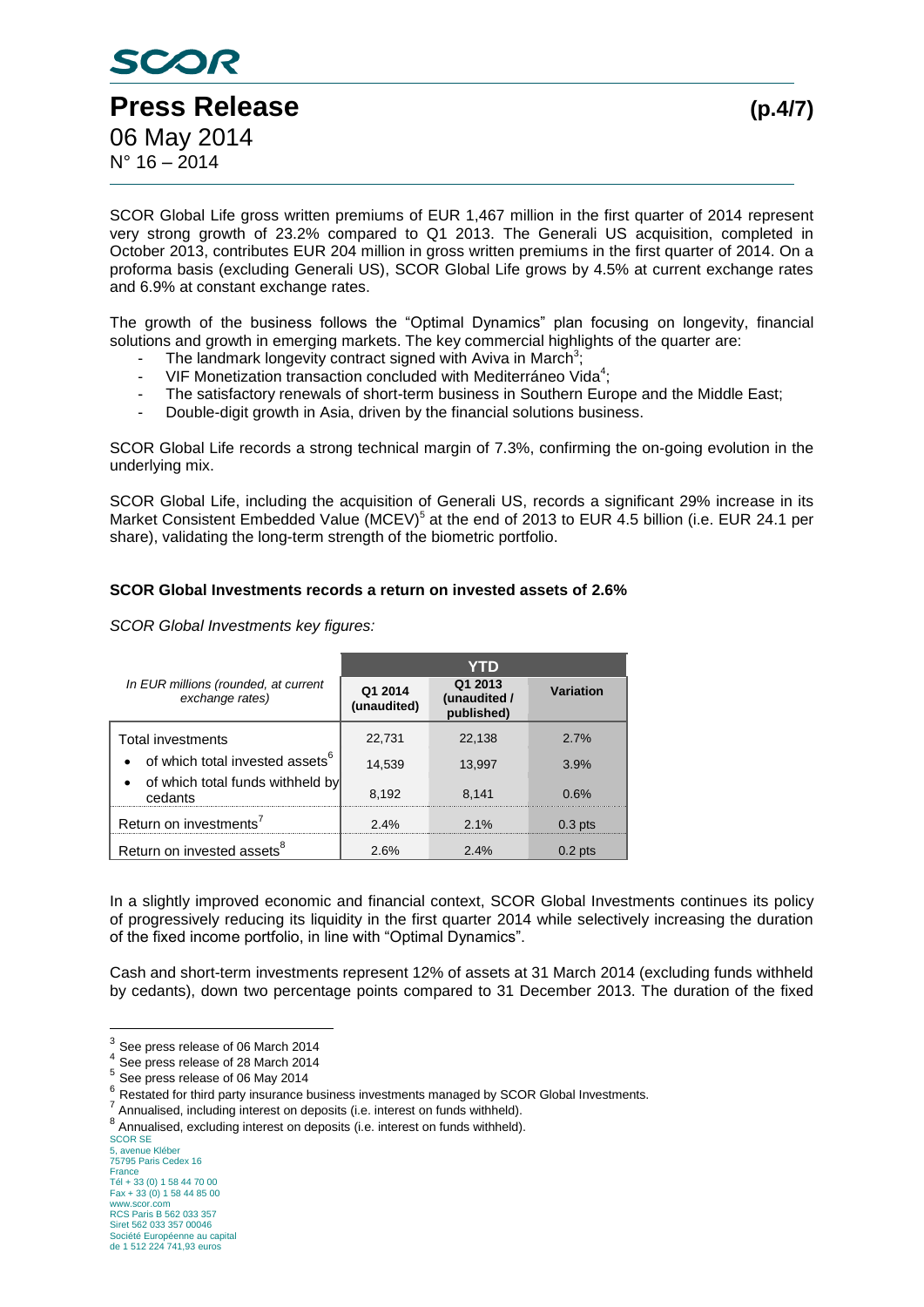

income portfolio is 3.8 years (excluding cash) at 31 March 2014, compared to 3.4 years at 31 December 2013 and 3.0 years at 31 March 2013. This increase in duration is mainly on GBP and USD-denominated portfolios.

The quality of the fixed income portfolio has been maintained with a stable average rating of AA-. At 31 March 2014, expected cash flow on the fixed income portfolio over the next 24 months stands at EUR 5.1 billion (including cash and short-term investments), facilitating dynamic management of the reinvestment policy.

During the first quarter of 2014, invested assets generate a financial contribution of EUR 96 million. The active management policy employed by SCOR Global Investments has enabled the Group to record capital gains of EUR 22 million in the first quarter of 2014.

The return on invested assets stands at 2.6% for the first quarter of 2014. Taking account of funds withheld by cedants, the net rate of return on investments is 2.4% over the period.

Invested assets (excluding funds withheld by cedants) stand at EUR 14,539 million at 31 March 2014, and are composed as follows: 8% cash (down slightly compared to 31 December 2013, essentially taking account of the investment programme), 78% fixed income (of which 4% are short-term investments), 3% loans, 3% equities, 5% real estate and 3% other investments. Total investments, including EUR 8,192 million of funds withheld, stand at EUR 22,731 million at 31 March 2014, compared to EUR 23,086 million at 31 December 2013.



|                                  | Q1 2014<br>(unaudited) | Q1 2013<br>(unaudited /<br>published) | Variation |
|----------------------------------|------------------------|---------------------------------------|-----------|
| <b>Gross written premiums</b>    | 2.669                  | 2.388                                 | 11.8%     |
| - P&C gross written premiums     | 1.202                  | 1.197                                 | $0.4\%$   |
| - Life gross written premiums    | 1.467                  | 1.191                                 | 23.2%     |
| Net investment income            | 133                    | 112                                   | $18.8\%$  |
| <b>Operating results</b>         | 210                    | 175                                   | 20.0%     |
| Net income                       | 135                    | 111                                   | 21.6%     |
| Earnings per share (EUR)         | 73 73                  | 0.60                                  | 21.7%     |
| Operating cash flow <sup>9</sup> |                        |                                       | (172.1)%  |

#### **P&L Key figures Q1 2014 (in EUR millions, at current exchange rates)**

 $9$  Operating cash flow was negative in Q1 2014 due to the presence of several large non-recurring items; including anticipated Generali US acquisition related payments and the Mediterráneo Vida financing commission.

SCOR SE 5, avenue Kléber 75795 Paris Cedex 16 France Tél + 33 (0) 1 58 44 70 00 Fax + 33 (0) 1 58 44 85 00 www.scor.com RCS Paris B 562 033 357 Siret 562 033 357 00046 Société Européenne au capital de 1 512 224 741,93 euros

<u>.</u>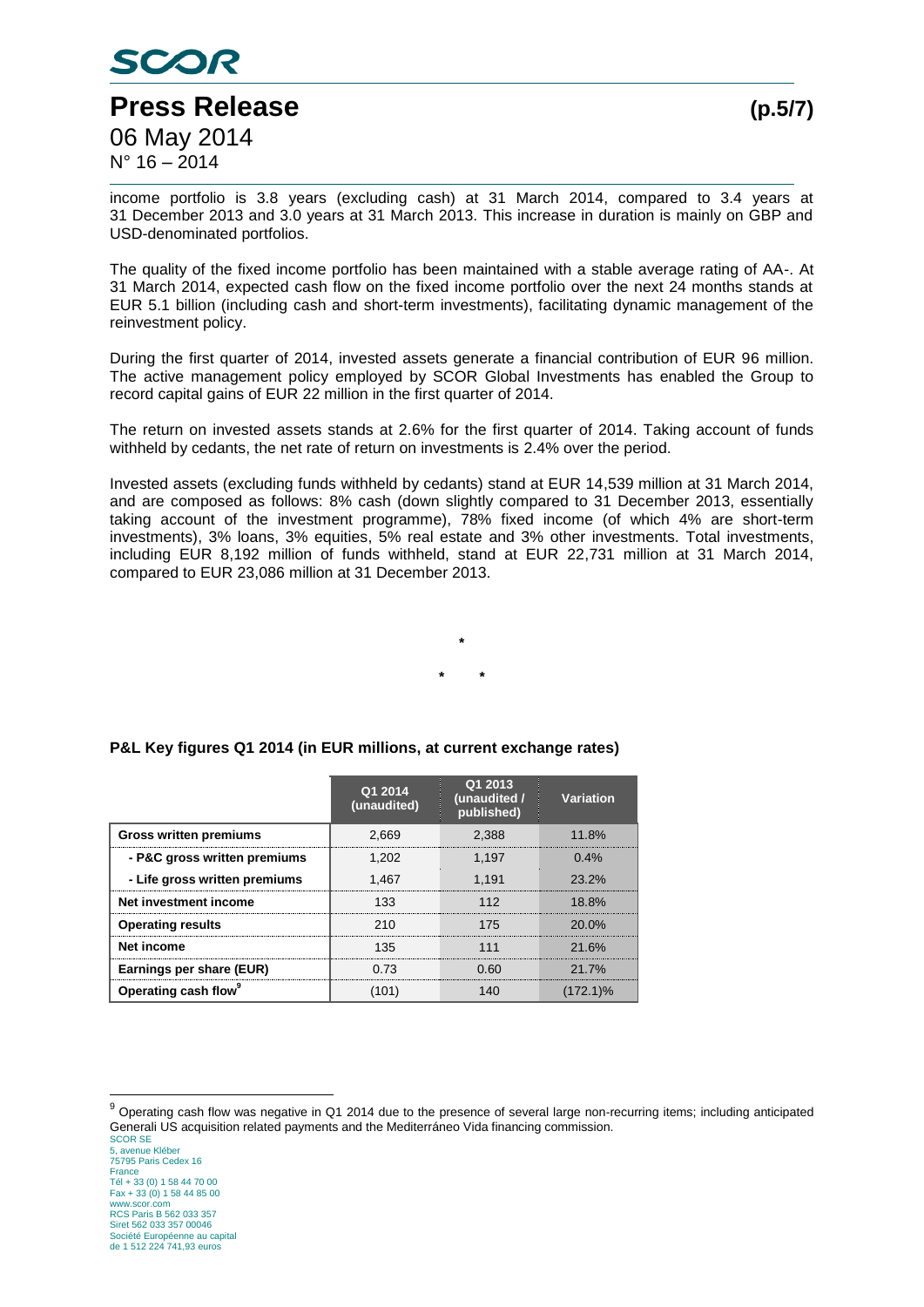#### **P&L Key ratios Q1 2014**

|                                     | Q1 2014<br>(unaudited) | Q1 2013<br>(unaudited /<br>published) | Variation    |
|-------------------------------------|------------------------|---------------------------------------|--------------|
| Return on investments               | 2.4%                   | 2.1%                                  | $0.3$ pts    |
| Return on invested assets 1,2       | 2.6%                   | $2.4\%$                               | $0.2$ pts    |
| P&C net combined ratio <sup>3</sup> | 88.9%                  | $90.4\%$                              | $(1.5)$ pts  |
| Life technical margin <sup>4</sup>  | 7.3%                   | 7.5%                                  | $(0.2)$ pts  |
| Group cost ratio <sup>3</sup>       | 4.98%                  | $5.33\%$                              | $(0.35)$ pts |
| Return on equity (ROE)°             | 11 2%                  | $9.4\%$                               |              |

*1: Annualised; 2: Excluding funds withheld by cedants; 3: The combined ratio is the sum of the total claims, the total commissions and the total P&C management expenses, divided by the net earned premiums of SCOR Global P&C; 4: The*  technical margin for SCOR Global Life is the technical result divided by the net earned premiums of SCOR Global Life; 5: The *cost ratio is the total management expenses divided by the gross written premiums; 6: Annualised.*

#### **Balance sheet Key figures Q1 2014 (in EUR millions, at current exchange rates)**

|                                   | Q1 2014<br>(unaudited) | Q1 2013<br>(unaudited /<br>published) | Variation          |
|-----------------------------------|------------------------|---------------------------------------|--------------------|
| Total investments $1,2$           | 23.452                 | 22.462                                | $4.4\%$            |
| <b>Technical reserves (gross)</b> | 24.350                 | 23.584                                | $3.2\%$            |
| Shareholders' equity              | 5,162                  | 5.002                                 | $3.2\%$            |
| Book value per share (EUR)        | 27.49                  | 27.02                                 | 17%                |
| <b>Financial leverage ratio</b>   | 20.8%                  | 18.8%                                 | 2.0 <sub>pts</sub> |
| Total liquidity                   |                        |                                       |                    |

*1: Total investment portfolio includes both invested assets and funds withheld by cedants, accrued interest, cat bonds, mortality bonds and FX derivatives; 2: Excluding 3rd party net insurance business investments*

**\***

**\* \***